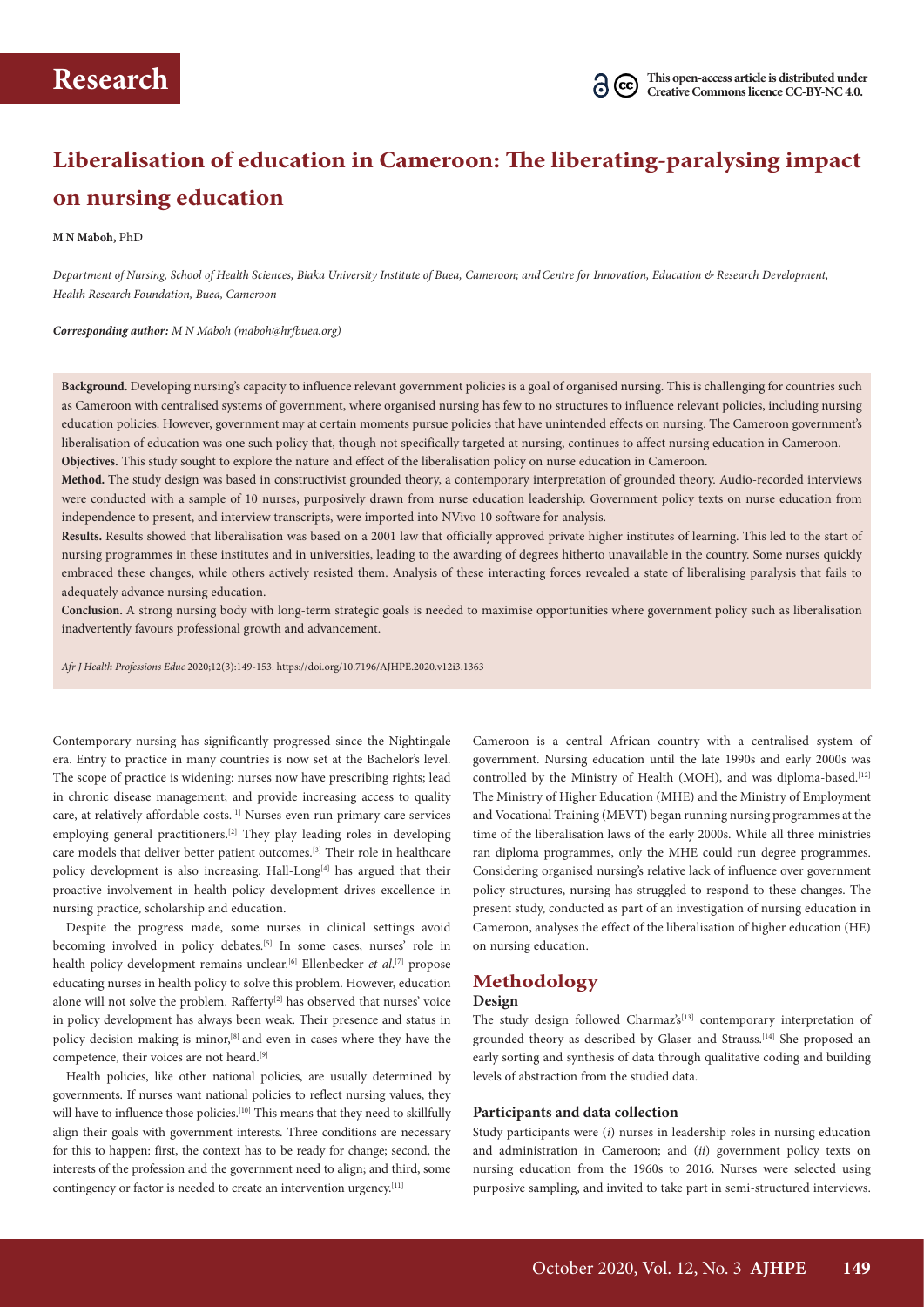Theoretical sampling – 'the process of data collection for generating theory whereby the analyst jointly collects, codes and analyses data and decides what data to collect next and where to find them, in order to develop the theory as it emerges<sup>'[14]</sup> – guided follow-up interviews and further data searches. A sample size of 10 nurses was set at the beginning of the study. Documents were collected from the MHE, MEVT and MOH.

# **Analysis**

Document analysis began once the documents were collected. Applying Charmaz's framework,[13] meanings, beneficiaries, context and patterns within the documents were isolated. Document analysis enables exploration of historical foundations of contemporary ideas, practices and identities that subtly affect the present.<sup>[15]</sup> Texts were examined for context, target, and direct and implied meanings, as Charmaz<sup>[13]</sup> recommends. This analysis also generated new questions that were pursued in the interviews.

Interviews lasted between 40 and 60 minutes, and were audio-recorded and guided by an interview schedule. The research questions constituted the primary questions, while responses and emerging data generated follow-up questions. Analysis from the 10 interviews generated new issues that required 3 secondary interviews, including 1 new participant who met the study criteria. This participant had mastery of the new issues. Actions such as this were previewed in the ethical clearance. Interview transcripts and scanned copies of documents were then imported into NVivo 10 software (QSR International, Australia) for qualitative analysis. Data were coded beginning with line-by-line coding. Focused codes were then created by merging codes capturing similar data. Constant comparison of data, codes and focused codes led to the identification of subcategories illustrating the links between focused codes. With the growing complexity of emerging data, explanatory links between subcategories were identified, leading to categories. Memos were also written to question and expand on emerging data.

### **Ethical approval**

Ethical approval was obtained from the University of Essex, UK, and the University of Buea, Cameroon (ref. no. 2015/346/UB/FHS/IRB), where the study was carried out. Participants gave written consent, and interviews were conducted at their convenience and with their rights respected.

#### **Results**

There were two categories constructed, 'advancement' and 'resistance' (Table 1). Advancement captured three subcategories that showed liberalisation positively affecting nursing education, as perceived by study participants. Resistance captured the complex links between five subcategories showing resistance to liberalisation-associated changes.

# **Table 1. Analysis categories**

| Category    | Subcategory                |
|-------------|----------------------------|
| Advancement | Nature of liberalisation   |
|             | Increased access           |
|             | Positive reception         |
| Resistance  | Control of nurse education |
|             | Policy controversies       |
|             | Influence of non-nurses    |
|             | Personal prejudices        |
|             | Status recognition         |
|             |                            |

#### **Advancement**

This category describes the nature and positive effects of liberalisation, and is composed of three subcategories.

#### **Nature of liberalisation**

The passage of law No. 005 of 2001 liberalised HE in Cameroon by approving private higher education institutions (PHEI):

'HE is made up of all programmes and post-secondary education provided by public HE institutions and private higher institutions authorised as higher institutions by the state.' (Law No. 005, 2001)

Liberalisation changed perceptions about education among participants:

'As scientific profession is coming on … as different fields of specialties are coming up for the wellbeing of the patient, people should be given the opportunity to excel in whatever domain they want and not to have limiting factors.' (interview 12: quote2)

Contemporary educational systems should thus be responsive to individual needs and scientific progress, and give professionals the opportunity to excel. The policy also increased educational opportunities:

'Formerly the nurse could not go beyond the so called CESSI [Centre for Higher Nursing Studies] advanced nursing diploma … when things were liberalised, it seemed as if many people understood that no profession should be held ransom.' (Int12:1)

Education opportunities beyond the diploma felt like professional liberation to some nurses.

# **Increased access to education**

Liberalisation introduced nurse education to the university. Nurses with MOH diplomas with 5 years' practice experience were also admitted to study for the 4-year Bachelor's degree:

'When they announced the entry into the BSc section for UB [University of Buea] in 1997, they considered the new entry and the old or experienced nurses … professionals who were ready and had more than 5 years' experience were opportuned to get in … I got in and so succeeded to do my BSc nursing.' (Int10:1)

More universities now offer the 4-year Bachelor's degree programme:

'There are other universities that have also come up both public and private that are also training at the Bachelor's level. We can take the Christian university … the Catholic University in Yaoundé … the University of Bamenda…just to name a few … that are actually delivering a Bachelor of Science programme in nursing. Straight 4-year programmes.' (Int7:1)

The MHE, in addition to degree programmes, also launched the higher national diploma (HND) programme:

'So around 2003 or so … launched its HND programme to train nurses again at the diploma level, but this time using an HE model not a hospital-based type of model … giving those nurses the opportunity to advance in the HE system becoming Bachelor of nursing, masters … etc.' (Int7:2)

The HND model was not hospital-based, but designed to allow advancement to undergraduate and postgraduate degree studies*.*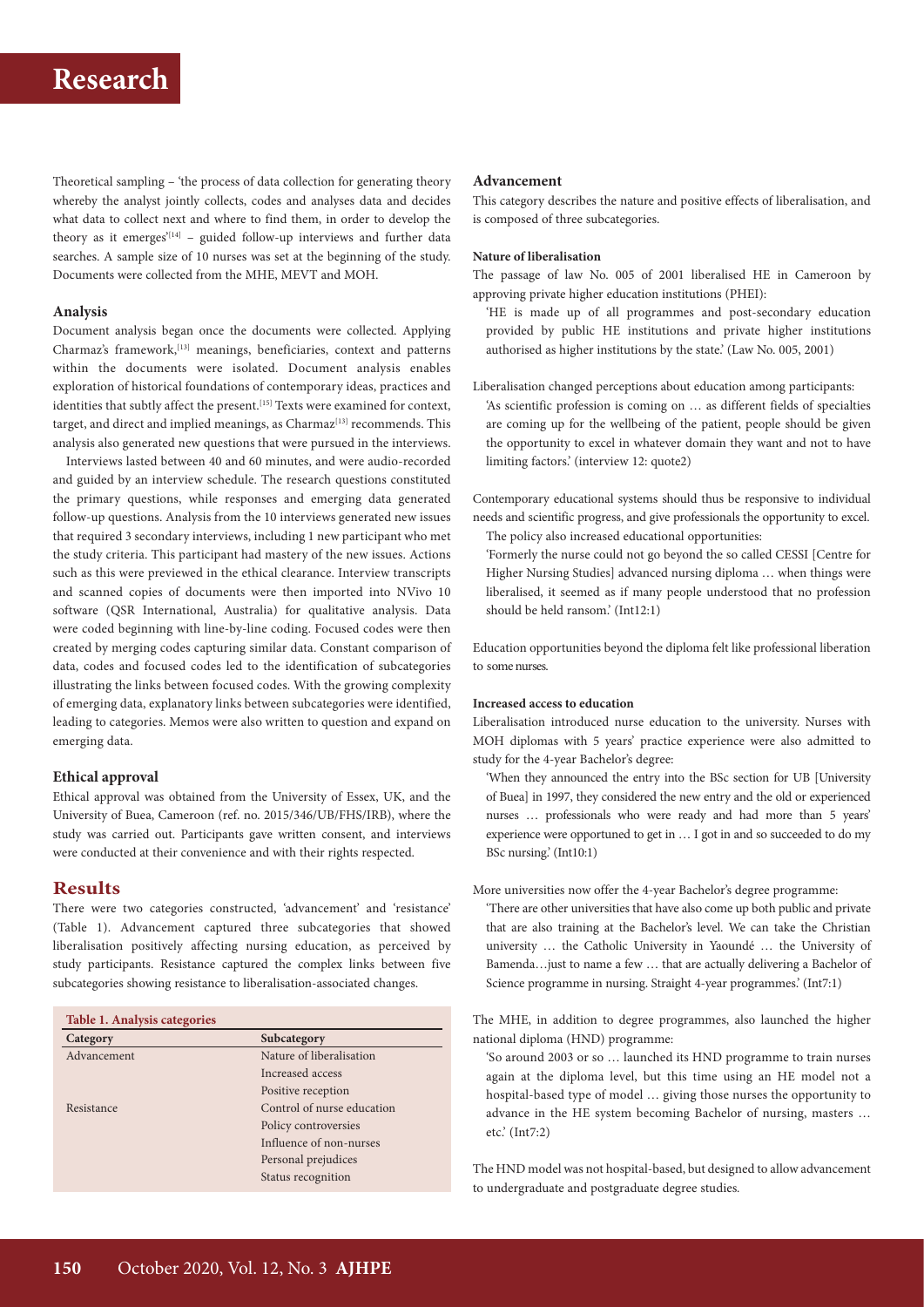The expansion brought about increased recognition of the Bachelor's degree within the MOH:

'I think things have ameliorated themselves, once you want to go to school now, you ask for authorisation, you are given the authorisation. When you come back and give your report and hand in your papers you will be placed.' (Int10:2)

After initial resistance to nursing degrees, the MOH created a process to recognise nurses' HE qualifications.

Expansion equally created a wide variety of nursing programmes:

'There is a lot of multiplicity in our nursing as we move to HE, which is a good thing anyways – the nurse was not meant to stagnate.' (Int3:3)

Some participants saw the multiplicity of nursing programmes as a growth opportunity. Some nurses wanted the MOH to stop running nursing programmes. These programmes are still diploma-based, while MHE programmes are degree-based:

'MOH who is the employer feels that they should follow its ideology; unfortunately, times have changed. We cannot be following your ideology when you are ending at the diploma level and some of us are ending at the Bachelor's level.' (Int7:3)

Only the MHE can issue degrees. Since MOH programmes lack a clear diploma-Bachelor bridging pathway, some nurses perceived them as outdated.

#### **Positive reception**

Constant comparison revealed data showing that the expansion of nursing education was welcomed. There was the perception of rediscovery:

'We now realise there was something we were missing. Now they are going for it, to expand the scope of these disciplines.' (Int1:1)

Nurses saw an opportunity to grow their capacity and expand their scope of practice. This was facilitated by PHEIs providing diploma-Bachelor bridging courses:

'Without any written policy some private schools now, I must say PHEIs, are giving those nurses … the opportunity to convert their SRN diplomas to a degree.' (Int7:1b)

The bridging courses were designed only for HND holders, but PHEIs innovatively designed special diploma-Bachelor bridging courses for MOH diploma holders. Though both are 3-year diplomas, these bridging courses take 1 and 2 years, respectively.

Some nurses took credit for the ongoing expansion:

'We fought for this, fought for it seriously … so we are very happy with what is happening today.' (Int6:1)

Though the ongoing changes resulted from a general government policy, some nurses believe their lobbying played a role.

#### **Resistance**

This category revealed five subcategories showing resistance to liberalisationassociated change.

# **Control of nurse education**

Some nurses think that only the MOH should control nursing education: 'These are health personnel, in some settings there can be no health personnel who will not train within the … MOH context … but now they just diffuse the whole thing … What type of certificates does ministry of professional training give them?' (Int13:1)

The training programmes under other ministries were looked on with suspicion. This suspicion was strengthened by the perception that the other ministries had weaker accreditation procedures, and so non-health personnel went there for accreditation:

'When we were in the MOH, there were many applications from people who wanted to open schools, economic operators, but … they were not qualified so they now went them into vocational education … and opened schools, got their authorisation from there.' (Int1:1)

For other nurses, this argument was more about control than quality:

'There is no rationale, there is no rationale! Again, it has to do with what we call protecting your turf.' (Int7:1)

# **Policy controversies**

The ministries operated parallel education models:

'MOH continues with its trajectory of training nurses in its hospitalsbased … curriculum while the MHE is using the LMD or the Bachelors-Masters-PHD model to train nurses along the university curriculum. So the problem is: what will be the fate of the nurses who are continuing to be trained by MOH?' (Int7:3)

The two parallel models, the MOH hospital-based, and the HE Bachelors-Masters-PhD model (allowing a smooth transition from Bachelor through doctoral studies) were mutually exclusive. So, while MHE diploma holders could easily progress to postgraduate studies, the MOH diploma holders could not.

The diploma-Bachelor bridging pathway remained a complex system within HE:

'Candidates with the HND … after 1-year conversion … get their bachelor's degree. But … the state universities are not doing it … One would think that it would have been automatic now for HND students to just enroll in the university system … but the university is not doing it*.'* (Int7:4)

PHEIs offer a 1-year HND-to-Bachelor bridging course, through their affiliation with state universities. However, these courses are not directly obtainable from the universities. Another controversy was the curricular diversity:

'There is no control; everybody has his own independent training programme curriculum … meanwhile, everybody should be on the same footing*.'* (Int8:2)

The perceived curricular diversity among PHEIs in contrast to the MOH's national curriculum was interpreted as evidence of disorganisation.

#### **Influence of non-nurses**

The data revealed the strong influence of physicians and non-nurses on nurse education. Non-nurses were perceived to be actively involved in shaping education policy:

'The training of nurses in this country is in the hands of people who are not nurses, and they don't understand how nurse training should be like.*'* (Int9:1)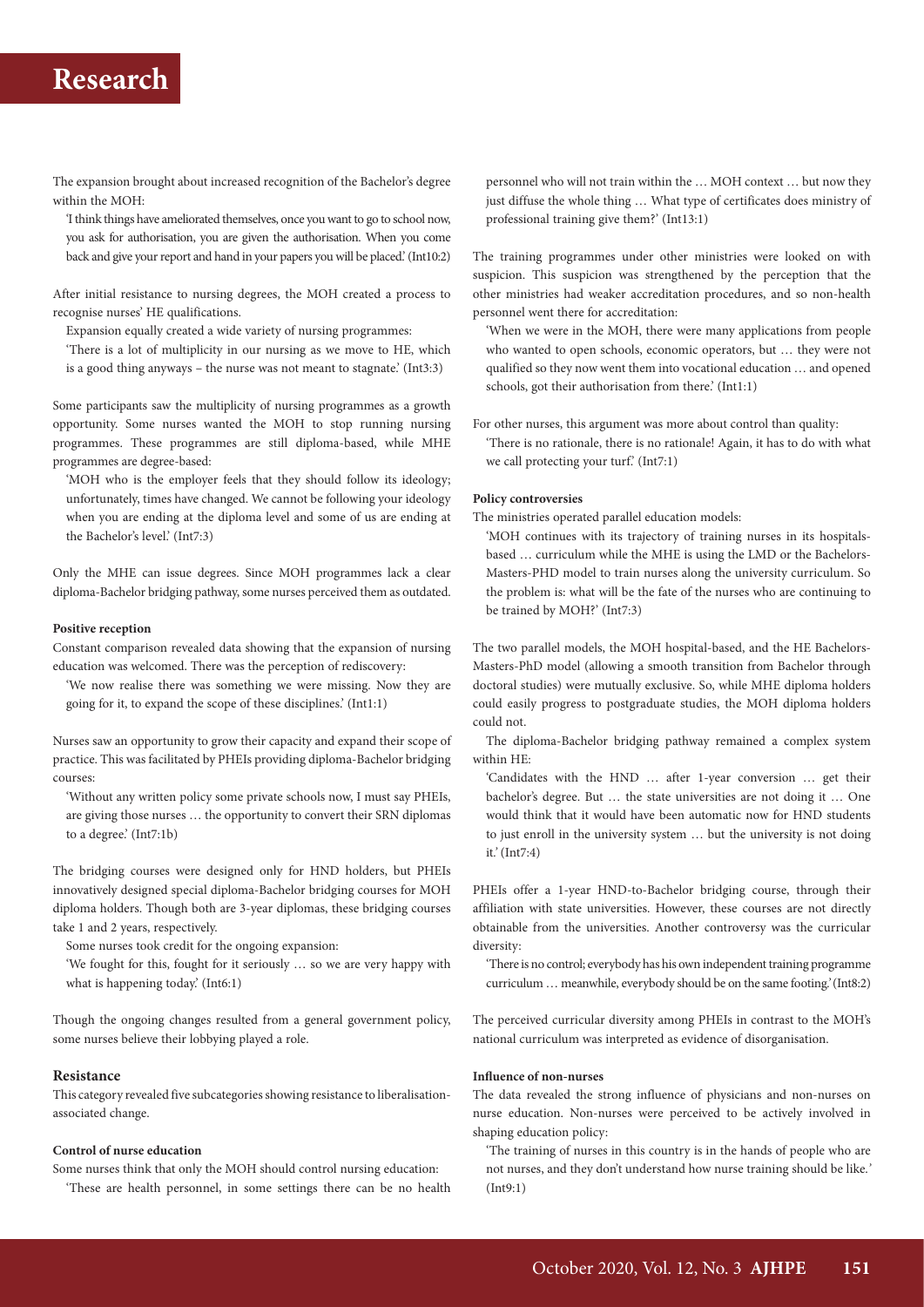Many proprietors of PHEIs were non-nurses, and this gave them influence over nursing programmes within their institutions. These proprietors, some of whom were physicians, were seen to prioritise profits over professional standards:

*''*It's the quest for economic power by the doctor. They know that to get rich quick, open a nursing school of course … therefore the financial aspect of it … overrides nursing care practice.' (Int3:3)

# **Personal prejudices**

Educational expansion created job insecurities and encouraged resistance. Some nurses were afraid of losing their positions to more qualified graduates:

'They somehow feel threatened that if they allow training to move into the universities … young people will come out with higher qualification and that may jeopardise their jobs and their position.' (Int9:1)

Data also showed professional subjectivity:

'I think that people are protecting their diplomas, they are not protecting the profession. They are protecting the kind of training they got: because I am a state registered nurse, I have to make sure that state registered nursing stays on the market; because I did HND, let me protect HND. No!' (Int9:3)

Some nurses were perceived to align with their preferred educational model, instead of seeking the best for the profession.

#### **Status conflicts**

Conflicts were raised about professional membership. Some professional associations accepted only MOH diplomas:

'The prerequisite to register in the association is a diploma in your profession of 3 years' consecutive training, academic training.' (Int8:1)

'You're A-levels and you go and start doing a degree course when you have not yet been a professional. There is a jump … it shows in the field. And that is why we are not registering them.' (Int8:2)

BSc graduates are registered only if they completed a MOH 3-year diploma programme prior to their BSc studies.

When it came to recruitment of nurses, the MoH was perceived to recruit HE graduates only reluctantly :

'They are not willing to let go at the basic training level … But you are hiring their products with mixed feelings, and there are many out there who have not been hired because of the same reason.' (Int7:4)

The MOH thus preferred its own graduates, and only recruited graduates from other ministries reluctantly.

Another source of conflict was the 'nurse' title. Some nurses thought it was being abused:

'You see that you will train as an auxiliary for 6 months or 9 months – I am a nurse, for what? Eighteen months I am a nurse; this this  $-1$ am a nurse.*'* (Int3:3)

'Nurse' was used indiscriminately, even by nursing assistant graduates. So some nurses thought it was time to redefine their status:

*'*You need to redefine a nurse in this country … we need to now ask ourselves what a nurse should do … what training, then we need to go into the curriculum documents … ask ourselves whether it is going to give us that nurse that we want.' (Int9:2c)

A new definition will lead to restructuring of nursing curricula to achieve the envisaged status/ competence.

#### **Discussion**

As Fig. 1 indicates, government's liberalisation policy was unprecedented and unanticipated. The fallout from the policy pulled nursing in different directions.

### **Resistance and advancement**

Liberalisation radically changed the educational context, giving rise to PHEIs, and non-nurses became proprietors of nursing schools. These players were perceived to be more profit-oriented than nursing values-oriented. The accompanying curricular diversity upended the MOH national curriculum model, creating the perception of PHEIs running independent programmes. With the MOH's loss of monopoly and the lack of co-ordination between the ministries, nurse education policy was not harmonised. This manifested in diploma upgrade, employment, and professional membership conflicts. The diploma-Bachelor's upgrade conflicts have increased job security anxieties, as some MOH diploma nurses fear competition from incoming degree holders. This has caused some nurses to resist liberalisation-generated changes.

Other nurses have embraced the ongoing changes, and were excited about the opportunity to obtain degrees. The diversity in programmes/ schools has increased access since the time when the MOH trained only for its own needs. PHEIs have created diploma-to-BSc upgrade models for MOH diploma holders. These pathways do not exist in state universities.

The interaction of these forces bears similarities to Lewin's<sup>[16]</sup> theory of planned change.[12] The change theory is characterised by unfreezing, change and refreeze.<sup>[17]</sup> According to Maboh,<sup>[12]</sup> the current context and changes taking place mirror the 'unfreezing' and 'change' phases. However, the key difference is that the ongoing change is unplanned and unco-



*Fig. 1. The paralyses of liberalisation on nursing.*